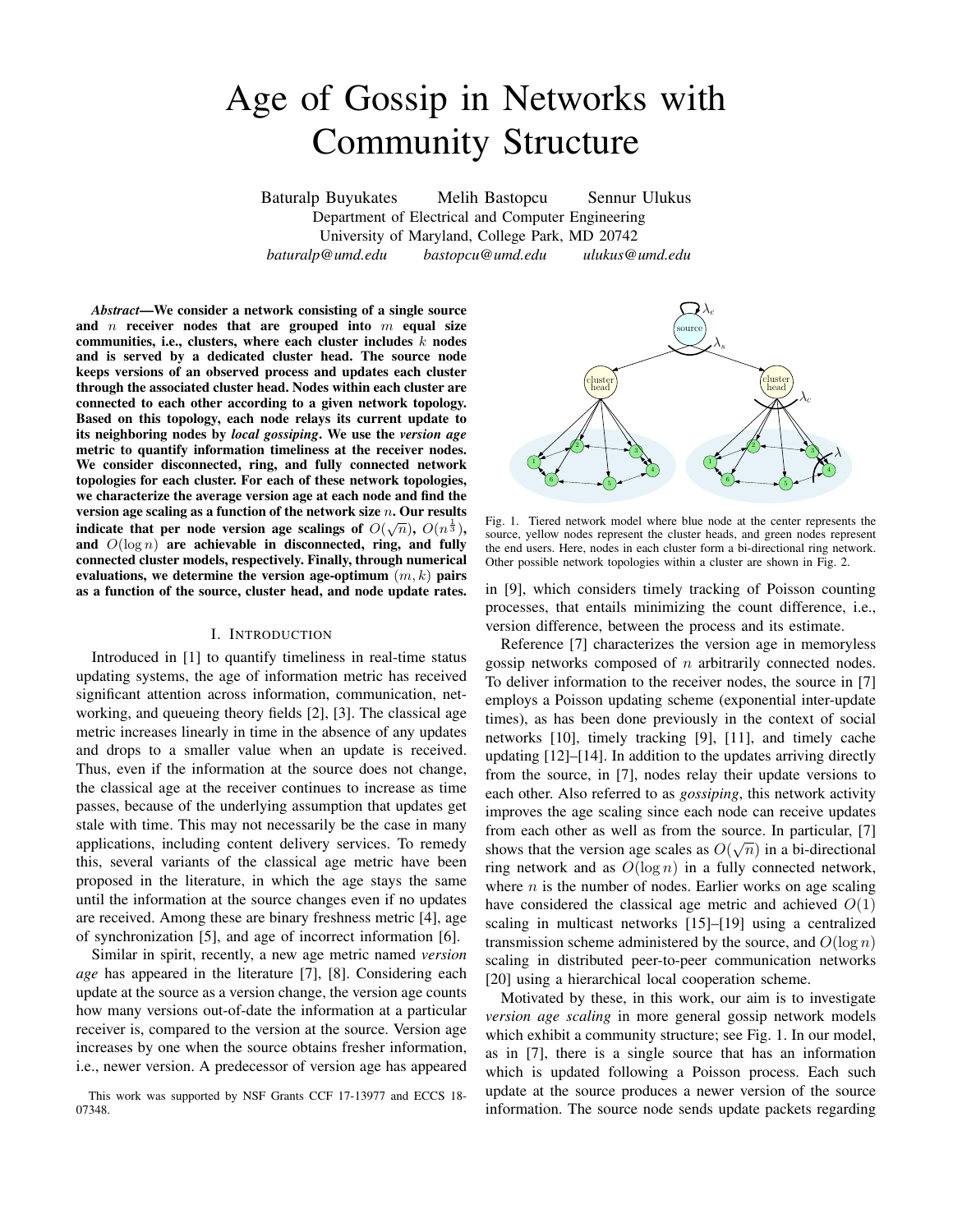

Fig. 2. Different network topologies that can be used within each cluster: (a) disconnected, (b) uni-directional ring, (c) bi-directional ring, and (d) fully connected. Fig. 1 uses the one in (c). In this figure, cluster size is  $k = 6$ .

the source information to multiple communities. In our work, a community refers to a set of receiver nodes that are clustered together and can only interact with each other. Each cluster is served by a cluster head, which facilitates the communication with the source node. That is, cluster heads act as gateways between the source and the end-nodes within their clusters, akin to base stations in a cellular network. Unlike the model in [7], in our model, the source cannot directly update individual nodes and updates arriving from the source go through the cluster heads. To model the various degrees of gossip within each cluster, we use disconnected, uni-directional ring, bidirectional ring, and fully connected network topologies; see Fig. 2. Based on the underlying connectivity within clusters, we characterize the version age experienced by each node.

We observe that the additional hop constituted by the cluster heads between the source and the end-nodes presents us with opportunities to optimize the version age scaling by carefully tuning the number of clusters and the cluster size. Specifically, our results indicate that even if the nodes within each community forego gossiping, i.e., disconnected networks within each cluster, we can achieve  $O(\sqrt{n})$  scaling as opposed to  $O(n)$ . In addition, we obtain the same  $O(\log n)$  scaling in the case of fully connected communities using fewer connections within clusters than [7], and further reduce the scaling result in ring networks to  $O(n^{\frac{1}{3}})$  from  $O(\sqrt{n})$  in [7]. Finally, through numerical evaluations, we determine the version-age optimum cluster sizes for varying update rates employed by the source, cluster heads, and the nodes within each cluster.

## II. SYSTEM MODEL AND THE AGE METRIC

We consider a system where a network of  $n$  nodes is divided into m clusters, each consisting of k nodes such that  $n =$ mk with  $k, m \in \mathbb{Z}$ ; see Fig. 1. Each cluster is served by a distinct cluster head, which takes updates from the source and distributes them across that cluster. The source process is updated exogenously as a rate  $\lambda_e$  Poisson process. The source has a total update injection rate of  $\lambda_s$ , which is uniformly distributed across cluster heads such that each cluster head is updated as a rate  $\frac{\lambda_s}{m}$  Poisson process. From each cluster head to its corresponding cluster, the total update injection rate is  $\lambda_c$  and this rate is uniformly allocated across the nodes in that cluster. That is, each node  $i$  receives an update from its cluster head as a rate  $\frac{\lambda_c}{k}$  Poisson process with  $i \in \mathcal{N} = \{1, \dots, n\}.$ 

Nodes in each cluster are connected to each other based on a connection graph. We consider varying levels of connectivity among nodes within each cluster. These are disconnected, uni-directional ring, bi-directional ring, and fully connected networks, which are shown in Fig. 2 for a cluster of  $k = 6$ nodes. Updates received from the cluster head associated with each cluster are distributed across that cluster by utilizing the connections between the nodes. A node  $i$  updates another node j as a rate  $\lambda_{ij}$  Poisson process. Each node in this system has a total update rate of  $\lambda$ , which is uniformly allocated to its neighboring nodes. That is, in the uni-directional ring, each node updates its neighbor node as a rate  $\lambda$  Poisson process, whereas in bi-directional ring, each node has two neighboring nodes, each of which is updated as a rate  $\frac{\lambda}{2}$  Poisson process. In the fully connected cluster, each node has  $k - 1$  neighbors each of which is updated as a rate  $\frac{\lambda}{k-1}$  Poisson process. As a result of these local connections within a cluster, a node can receive different versions of the source update.

To model the age at each node, we use the version age metric [7], [8]. We denote the version of the update at the source as  $N_s(t)$ , at cluster head c as  $N_c(t)$ , with  $c \in \mathcal{C} = \{1, \ldots, m\}$ , and at node i as  $N_i(t)$ , with  $i \in \mathcal{N}$ , at time t. The version age at node *i* is given by  $\Delta_i(t) = N_s(t) - N_i(t)$ . Similarly, the version age at cluster head c is  $\Delta_c(t) = N_s(t) - N_c(t)$ . When node  $i$  has the same version as the source, its version age becomes zero, i.e.,  $\Delta_i(t) = 0$ . When the information at the source is updated, version ages at the cluster heads and the nodes increase by 1, e.g.,  $\Delta'_{c}(t) = \Delta_{c}(t) + 1$ . Each node  $i$  can get updates either from its cluster head or the other nodes that it is connected to within its cluster. When node i gets an update from its cluster head, its version age becomes  $\Delta_i'(t) = \min{\{\Delta_c(t), \Delta_i(t)\}} = \Delta_c(t)$ . Last equality here follows since nodes in a cluster receive the source updates through their cluster head so that they have either the same version or older versions of the information compared to their cluster head. When node i receives an update from node j, its version age becomes  $\Delta_i'(t) = \min{\{\Delta_i(t), \Delta_j(t)\}}$ . We note that if node  $j$  does not have a fresher version of the information, the version age at node  $i$  is not updated.

## III. VERSION AGE WITH COMMUNITY STRUCTURE

In this section, we characterize the limiting version age of each node i, denoted by  $\Delta_i = \lim_{t \to \infty} \mathbb{E}[\Delta_i(t)], i \in$  $\{1, \ldots, n\}$  considering various network topologies for the clusters. Since the network model in each cluster is identical and within each cluster the network is symmetric for each of the network topologies, age processes  $\Delta_i(t)$  of all users are statistically identical. Thus, in the ensuing analysis, we focus on a single cluster  $c \in \mathcal{C}$  and find the average version age of a node from that cluster. For this, we follow the construction in [7] and express  $\Delta_i$  in terms of  $\Delta_S$ , which denotes the average version age of subset S, where  $\Delta_S(t) \triangleq \min_{j \in S} \Delta_j(t)$ .

We recall the following definitions from [7]:  $\lambda_i(S)$  denotes the total update rate at which a node  $i$  updates the nodes in set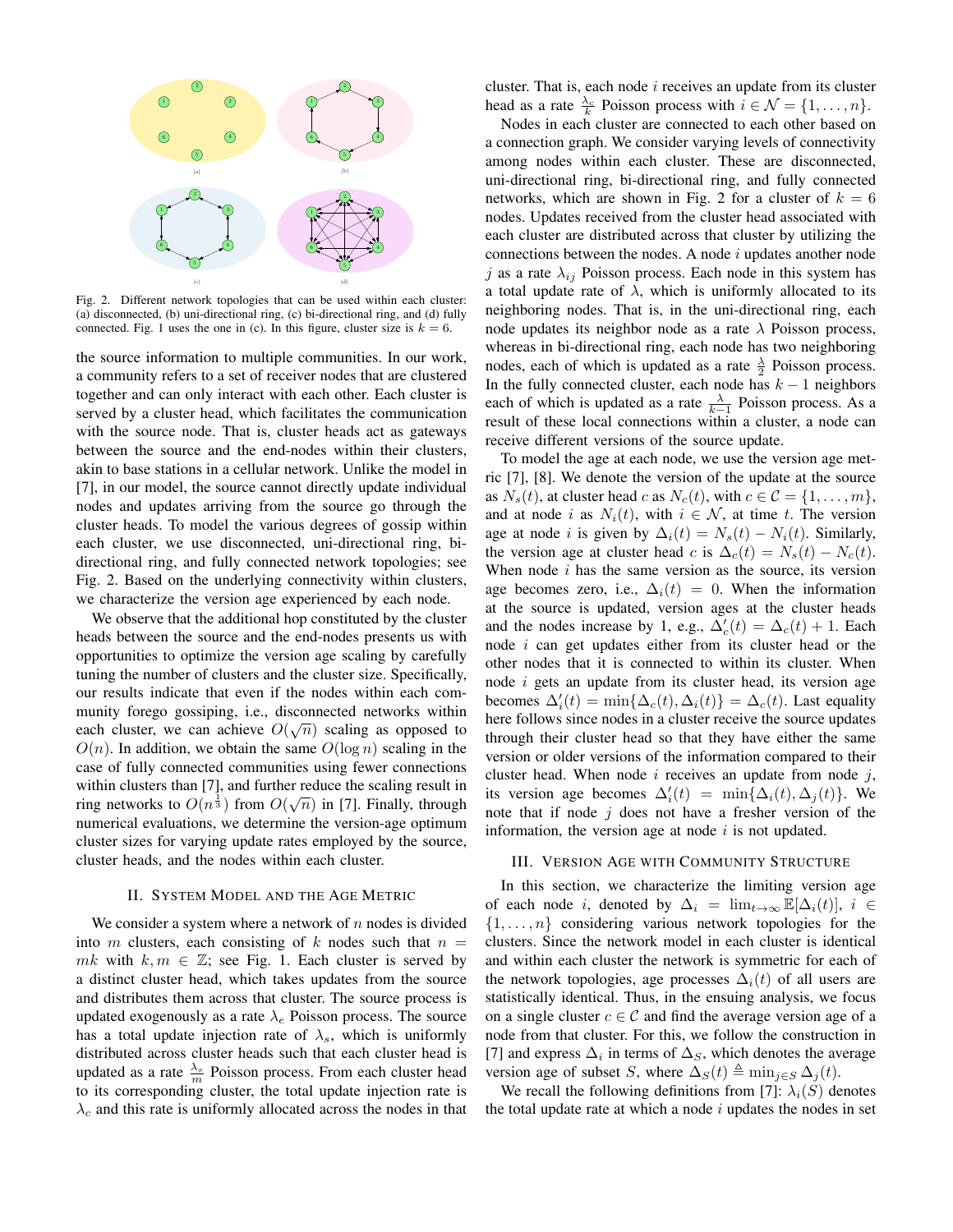S. We have  $\lambda_i(S) = \sum_{j \in S} \lambda_{ij}$  when  $i \notin S$ . Similarly,  $\lambda_c(S)$ denotes the total update rate of the cluster head of a particular cluster into the set S. Finally, set of updating neighbors of a set S is  $N(S) = \{i \in \{1, ..., n\} : \lambda_i(S) > 0\}.$ 

With these definitions, next, in Theorem 1 below we give the resulting version age in our clustered system model as a specialization of [7, Thm. 1].

Theorem 1 *When the total network of* n *nodes is divided into* m *clusters, each of which consisting of a single cluster head and* k *nodes* with  $n = mk$ , the average version age of subset S *that is composed of nodes within a cluster is given by*

$$
\Delta_S = \frac{\lambda_e + \lambda_c(S)\Delta_c + \sum_{i \in N(S)} \lambda_i(S)\Delta_{S \cup \{i\}}}{\lambda_c(S) + \sum_{i \in N(S)} \lambda_i(S)},
$$
 (1)

*with*  $\Delta_c = m \frac{\lambda_e}{\lambda_s}$ .

Proof of Theorem 1 follows by applying [7, Thm. 1] to our clustered network model and noting that updates arrive at the nodes through designated cluster heads.

# *A. Version Age in Clustered Disconnected Networks*

Nodes in a cluster are not connected to each other. Thus, the network is a two-hop multicast network, where the first hop is from the source to  $m$  cluster heads, and the second hop is from each cluster head to  $k$  nodes; combine Fig. 1 with Fig. 2(a). Multihop networks have been studied in [15]–[19] considering the classical age metric, where the source keeps sending update packets until they are received by a certain number of nodes at each hop. We do not consider such centralized management of updates, but let the source update the cluster heads as Poisson processes, and let cluster heads forward these packets to the nodes within their clusters as further Poisson processes.

Let  $S_1$  denote an arbitrary 1-node subset of a cluster. Subset  $S_1$  is only connected to the cluster head, i.e.,  $N(S_1) = \emptyset$ . Using the recursion given in (1), we find

$$
\Delta_{S_1} = \Delta_c + k \frac{\lambda_e}{\lambda_c} = m \frac{\lambda_e}{\lambda_s} + k \frac{\lambda_e}{\lambda_c},\tag{2}
$$

where  $\Delta_{S_1}$  denotes the version age of a single node from the cluster. When the network consists of two-hops, version age is additive, in that the first term in (2) corresponds to the first hop and equals to the version age at the cluster head, whereas the second term in (2) corresponds to the version age at the second hop between the cluster head and a node.

# Theorem 2 *In a clustered network of disconnected users, the* √ *version age of a single user scales as*  $O(\sqrt{n})$ *.*

Theorem 2 follows by selecting  $k = \sqrt{n}$  with  $m = \frac{n}{k} = \sqrt{n}$ .  $\sqrt{n}$  in (2) for fixed  $\lambda_e$ ,  $\lambda_s$ ,  $\lambda_c$ , which do not depend on n.  $\sqrt{n}$  in (2) for fixed  $\lambda_e$ ,  $\lambda_s$ ,  $\lambda_c$ , which do not depend on *n*.<br>Theorem 2 indicates that when nodes are grouped into  $\sqrt{n}$ clusters, an age scaling of  $O(\sqrt{n})$  is achievable even though users forego gossiping. With the absence of cluster heads, i.e., when the source is uniformly connected to each of the  $n$  users, the version age scaling of each disconnected user would be  $O(n)$ . By utilizing clusters, we incur an additional hop, but significantly improve the scaling result from  $O(n)$  to  $O(\sqrt{n})$ .

# *B. Version Age in Clustered Ring Networks*

Nodes in each cluster form a ring network. We consider two types of ring clusters: uni-directional ring as shown in Fig. 2(b) and bi-directional ring as shown in Fig. 2(c).

First, we consider the uni-directional ring and observe that an arbitrary subset of j adjacent nodes  $S_i$  has a single neighbor node that sends updates with rate  $\lambda$  for  $j \leq k - 1$ . Each such subset  $S_j$  receives updates from the cluster head with a total rate of  $j\frac{\lambda_c}{k}$ . Next, we use the recursion in (1) to write

$$
\Delta_{S_j} = \frac{\lambda_e + j\frac{\lambda_e}{k}\Delta_c + \lambda\Delta_{S_{j+1}}}{j\frac{\lambda_e}{k} + \lambda},\tag{3}
$$

for  $j \leq k-1$  where  $\Delta_c$  is the version age at the cluster head. We note that when  $j = k$  the network becomes a simple two-hop network similar to that of Section III-A and we find  $\Delta_{S_k} = m \frac{\lambda_e}{\lambda_s} + \frac{\lambda_e}{\lambda_c}.$ 

Next, we consider the bi-directional ring and observe that an arbitrary subset  $S_i$  that consists of any adjacent j nodes has two neighbor nodes, each with an incoming update rate of  $\frac{\lambda}{2}$  for  $j < k-1$ . When  $j = k-1$ ,  $S_j$  has a single neighboring node that sends updates with a total rate  $2\frac{\lambda}{2} = \lambda$ . For  $j \leq k-1$ , the cluster head sends updates to subset  $S_j$  with a total rate of  $j\frac{\lambda_c}{k}$ . With all these, when we apply the recursion in (1), we obtain exactly the same formula given in (3).

Lemma 1 *Both uni-directional and bi-directional ring cluster models yield the same version age for a single node when each node in a cluster has a total update rate of* λ*.*

Lemma 1 follows from the fact that either type of ring cluster induces the same recursion for an arbitrary subset of any adjacent  $j$  nodes within a cluster as long as the total update rate per node  $\lambda$  is the same. Thus, in the remainder of this paper, we only consider the bi-directional ring cluster model.

Before focusing on age scaling in a clustered network with a ring topology in each cluster, we revisit the ring network in [7], ring topology in each cluster, we revisit the ring network in  $[7]$ , and provide a proof of the  $1.25\sqrt{n}$  age scaling result observed therein as a numerical result. We show that the approximate theoretical coefficient is  $\sqrt{\frac{\pi}{2}} = 1.2533$ .

**Lemma 2** *For the ring network model considered in [7], the version age of a user scales as*  $\Delta_{S_1} \approx \sqrt{\frac{\pi}{2}} \frac{\lambda_e}{\lambda} \sqrt{n}$ .

**Proof:** From recursive application of [7, Eqn. (17)], we obtain

$$
\Delta_{S_1} = \frac{\lambda_e}{\lambda} \left( \sum_{i=1}^{n-1} a_i^{(n)} + a_{n-1}^{(n)} \right), \tag{4}
$$

where  $a_i^{(n)}$  is given for  $i = 1, \dots, n - 1$  as

$$
a_i^{(n)} = \prod_{j=1}^i \frac{1}{1 + \frac{j}{n}}.\tag{5}
$$

We note that  $a_i^{(n)}$  decays fast in i, and consider  $i = o(n)$ ,

$$
-\log(a_i^{(n)}) = \sum_{j=1}^i \log\left(1 + \frac{j}{n}\right) \approx \sum_{j=1}^i \frac{j}{n} = \frac{i(i+1)}{2n} \approx \frac{i^2}{n} \tag{6}
$$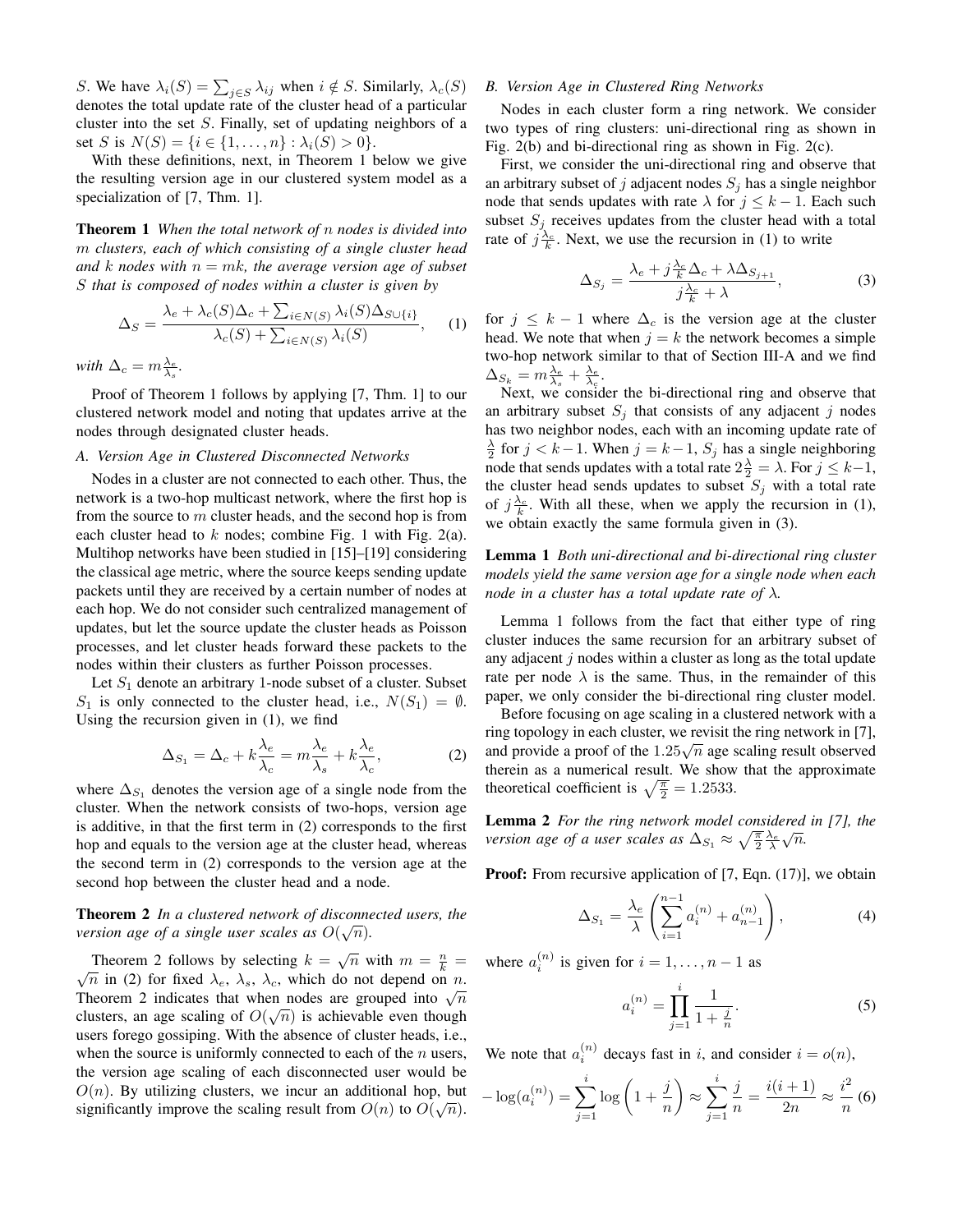where we used  $\log(1 + x) \approx x$  for small x, and ignored the i term relative to  $i^2$ . Thus, for small i, we have  $a_i^{(n)} \approx e^{-\frac{i^2}{2n}}$ . For large *i*,  $a_i^{(n)}$  converges quickly to zero due to multiplicative terms in  $\prod_{j=1}^{i} \frac{1}{1+j/n}$ , and this approximation still holds. Thus, we have  $\sum_{i=1}^{n-1} a_i^{(n)} \approx \sum_{i=1}^{n-1} e^{-\frac{i^2}{2n}}$ . For large *n*, by using Riemann sum approximation with steps  $\frac{1}{\sqrt{n}}$ , we obtain

$$
\frac{1}{\sqrt{n}} \sum_{i=1}^{n-1} a_i^{(n)} \approx \frac{1}{\sqrt{n}} \sum_{i=1}^{n-1} e^{-\frac{i^2}{2n}} = \int_0^\infty e^{-\frac{t^2}{2}} dt = \sqrt{\frac{\pi}{2}}. \tag{7}
$$

Thus, we get  $\sum_{i=1}^{n-1} a_i^{(n)} \approx \sqrt{\frac{\pi}{2}}$  $\sqrt{n}$ . By inserting this in (4), we obtain the age scaling of a user as  $\Delta_{S_1} \approx \sqrt{\frac{\pi}{2}} \frac{\lambda_e}{\lambda} \sqrt{n}$ .

Next, we focus on age scaling in a clustered network with a ring topology in each cluster. From recursive application of (3) along with  $\Delta_{S_k}$ , we obtain

$$
\Delta_{S_1} = \frac{\lambda_e}{\lambda} \left( \sum_{i=1}^{k-1} b_i^{(k)} \right) + \Delta_c \left( 1 - b_{k-1}^{(k)} \right) + \Delta_{S_k} b_{k-1}^{(k)}, \quad (8)
$$

where similar to (5),  $b_i^{(k)}$  is given for  $i = 1, ..., k - 1$  as

$$
b_i^{(k)} = \prod_{j=1}^i \frac{1}{1 + \frac{j}{k} \frac{\lambda_c}{\lambda}}.\tag{9}
$$

When k is large,  $b_{k-}^{(k)}$  $\lambda_{k-1}^{(k)}$  goes to zero, and  $\Delta_{S_1}$  in (8) becomes

$$
\Delta_{S_1} \approx \frac{\lambda_e}{\lambda} \left( \sum_{i=1}^{k-1} b_i^{(k)} \right) + \Delta_c \approx \sqrt{\frac{\pi}{2}} \frac{\lambda_e}{\sqrt{\lambda \lambda_c}} \sqrt{k} + m \frac{\lambda_e}{\lambda_s}, \tag{10}
$$

where the second approximation follows as in the proof of Lemma 2. Terms in (10) are  $O(\sqrt{k})$  and  $O(m)$ , respectively. In [7], there is a single cluster, i.e.,  $m = 1$  and  $k = n$ , and thus, the version age scaling is  $O(\sqrt{n})$ . In our model, by carefully adjusting the number of clusters and the cluster sizes, we can improve this  $O(\sqrt{n})$  scaling result to  $O(n^{\frac{1}{3}})$ .

Theorem 3 *In a clustered network with a ring topology in* each cluster, the version age of a single user scales as  $O(n^{\frac{1}{3}})$ .

Theorem 3 follows by selecting  $m = n^{\frac{1}{3}}$  with  $k = \frac{n}{m} = n^{\frac{2}{3}}$ in (10) for fixed  $\lambda_e$ ,  $\lambda_s$ ,  $\lambda_c$ ,  $\lambda$ , which do not depend on n.

## *C. Version Age in Clustered Fully Connected Networks*

Nodes in each cluster form a fully connected network where each node is connected to all the other nodes within its cluster with rate  $\frac{\lambda}{k-1}$ . We find the version age for a subset of j nodes  $S_j$  in a cluster. Each such subset j has  $k - j$  neighbor nodes in addition to the cluster head associated with their cluster. Using the recursion given in (1), we find

$$
\Delta_{S_j} = \frac{\lambda_e + \frac{j\lambda_e}{k}\Delta_c + \frac{j(k-j)\lambda}{k-1}\Delta_{S_{j+1}}}{\frac{j\lambda_e}{k} + \frac{j(k-j)\lambda}{k-1}},\tag{11}
$$

for  $j \leq k-1$ , where  $\Delta_c$  is equal to  $m_{\lambda_s}^{\lambda_e}$ . The average version age of the whole cluster is  $\Delta_{S_k} = \Delta_c + \frac{\lambda_e}{\lambda_c} = m \frac{\lambda_e}{\lambda_s} + \frac{\lambda_e}{\lambda_c}$ .

Next, we present bounds for  $\Delta_{S_1}$ .

**Lemma 3** *When*  $\lambda_c = \lambda$ *, in a clustered network with fully connected topology in each cluster, the version age of a single node satisfies*

$$
\frac{(k-1)^2 + k}{k^2} \Delta_c + \frac{\lambda_e}{\lambda} \left( \frac{k-1}{k} \sum_{\ell=1}^{k-1} \frac{1}{\ell} + \frac{1}{k} \right)
$$

$$
\leq \Delta_{S_1} \leq \Delta_c + \frac{\lambda_e}{\lambda} \left( \sum_{\ell=1}^k \frac{1}{\ell} \right). \tag{12}
$$

**Proof:** We use steps similar to those in the proof of [7, Thm. 2] and also consider the additional hop from the source to the cluster heads. For  $\lambda_c = \lambda$ , we take  $j = k - \ell$  and (11) becomes

$$
\Delta_{S_{k-\ell}} = \frac{\frac{1}{k-\ell}\frac{\lambda_e}{\lambda} + \frac{1}{k}\Delta_c + \frac{\ell}{k-1}\Delta_{S_{k-\ell+1}}}{\frac{1}{k} + \frac{\ell}{k-1}},\tag{13}
$$

for  $\ell \leq k - 1$  and  $\Delta_{S_k} = \Delta_c + \frac{\lambda_e}{\lambda}$ , where  $\Delta_c$  is the age at the cluster head. Defining  $\hat{\Delta}_{S_{\ell}} \triangleq \hat{\Delta}_{S_{k-\ell+1}}$ , we get

$$
\hat{\Delta}_{S_{\ell+1}} = \frac{\frac{1}{k-\ell} \frac{\lambda_{\epsilon}}{\lambda} + \frac{1}{k} \Delta_c + \frac{\ell}{k-1} \hat{\Delta}_{S_{\ell}}}{\frac{1}{k} + \frac{\ell}{k-1}}.
$$
 (14)

Next, one can show that  $\hat{\Delta}_{S_{\ell+1}}$  satisfies the following

$$
\hat{\Delta}_{S_{\ell+1}} \le \frac{\frac{1}{k-\ell} \frac{\lambda_e}{\lambda} + \frac{1}{k} \Delta_c + \frac{\ell}{k} \hat{\Delta}_{S_{\ell}}}{\frac{1}{k} + \frac{\ell}{k}}.
$$
 (15)

Defining  $\tilde{\Delta}_{S_{\ell}} \triangleq \frac{\ell}{k} \hat{\Delta}_{S_{\ell}}$  and plugging it in (15), we get

$$
\tilde{\Delta}_{S_{\ell+1}} = \frac{\ell+1}{k} \hat{\Delta}_{S_{\ell}} \le \frac{1}{k-\ell} \frac{\lambda_e}{\lambda} + \frac{1}{k} \Delta_c + \tilde{\Delta}_{S_{\ell}}.
$$
 (16)

Noting that  $\tilde{\Delta}_{S_1} = \frac{\hat{\Delta}_{S_1}}{k} = \frac{\Delta_{S_k}}{k} = \frac{1}{k} \left( \Delta_c + \frac{\lambda_e}{\lambda} \right)$ , we write

$$
\tilde{\Delta}_{S_k} \le \Delta_c + \frac{\lambda_e}{\lambda} \left( \sum_{\ell=1}^k \frac{1}{\ell} \right). \tag{17}
$$

Since  $\tilde{\Delta}_{S_k} = \hat{\Delta}_{S_k} = \Delta_{S_1}$ , (17) presents an upper bound to the version age of a single node. For the lower bound, we follow similar steps starting from (14). Detailed steps are omitted here due to space limitations.

From (12), we see that for large *n* with  $\lambda_c = \lambda$ , the version age of a single node  $\Delta_{S_1}$  satisfies

$$
\Delta_{S_1} \approx m \frac{\lambda_e}{\lambda_s} + \frac{\lambda_e}{\lambda} \log k. \tag{18}
$$

Theorem 4 *In a clustered network with a fully connected topology in each cluster, the version age of a single user scales as* O(log n)*.*

Theorem 4 follows in multiple different ways. For instance, it follows by selecting  $m = 1$  and  $k = \frac{n}{m} = n$ . That is, we have a single fully connected network of  $n$  users as in [7]. Theorem 4 also follows by selecting  $m = \log n$  and  $k =$  $\frac{n}{m} = \frac{n}{\log n}$ . That is, we have  $\log(n)$  fully connected clusters with  $\frac{m}{\log n}$  users in each cluster. Thus, version age obtained under a smaller cluster size with less connections is the same